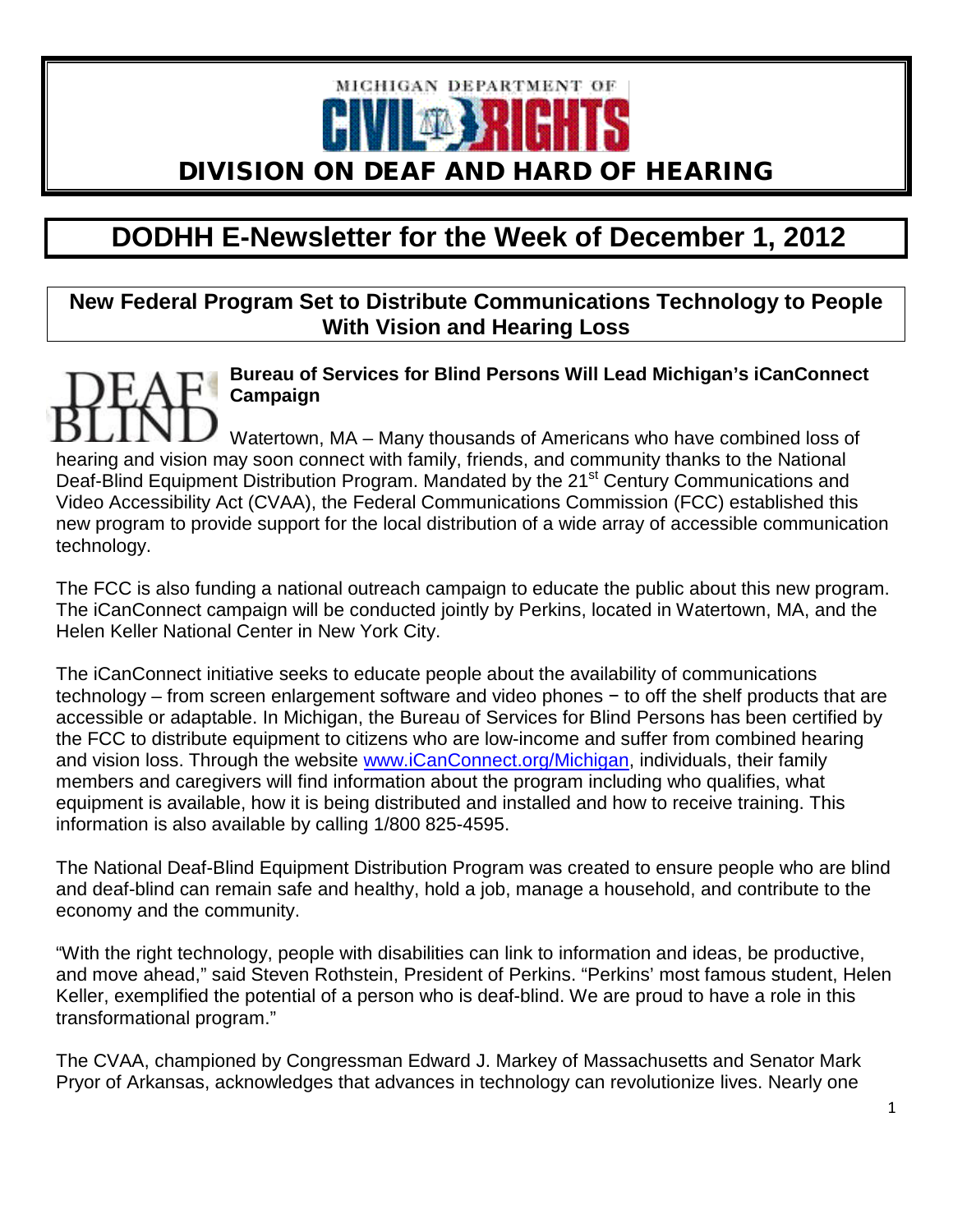million people in the United States have some combination of vision and hearing loss. Persons with combined loss of vision and hearing as defined by the Helen Keller National Center Act whose income does not exceed 400 percent of the Federal Poverty Guidelines are eligible to participate in the new program.

"The mission of the Helen Keller National Center is to enable each person who is deaf-blind to live and work in his or her community of choice," explains Executive Director Joe McNulty, adding, "This critical technology access program accelerates those efforts, but only if people know about the resources. iCanConnect is poised to get the word out, coast to coast."

Additional information is available through the FCC at [www.fcc.gov/NDBEDP.](https://owa.perkins.org/owa/redir.aspx?C=9025fe3667d24ce3b9b92f7d2dbc8e7b&URL=http%3a%2f%2fwww.fcc.gov%2fNDBEDP)

**About the Partners: Perkins School for the Blind**, the first school in the U.S. for students with visual impairments, provides education and services to help build productive, meaningful lives for more than 200,000 children and adults in the U.S. and more than 60 countries worldwide. Founded in 1829, Perkins pursues this mission around the world, in the community and on its Watertown, Massachusetts, campus. Learn more at [www.Perkins.org.](http://www.perkins.org/)

**Helen Keller National Center for Deaf-Blind Youths and Adults**, authorized by an Act of Congress in 1967, is committed to enabling each person who is deaf-blind to live and work in his or her community of choice. Headquartered in Sands Point, New York, the Center provides support services for youth and adults who are deaf-blind, their families and the professionals who serve them through a network of field offices throughout the United States. Learn more at [http://www.hknc.org/.](http://www.hknc.org/)

**Michigan –** Bureau of Services for Blind Persons Cindy Caldwell, 201 N. Washington Sq., 2<sup>nd</sup> Fl. Lansing 48909 (517) 335-7124 V/TTY [caldwellc@michigan.gov](mailto:caldwellc@michigan.gov)

The DODHH supports this program and worked with the Bureau of Services for Blind to obtain the funding.

**Detroit, Flint Deaf Students Receive Special Pre-Christmas Trip**

*B[y Michael Wayland | mwayland@mlive.com](http://connect.mlive.com/user/mwayland/photos.html)* 

Dearborn–Morningstar Kennedy wasn't in school Thursday, but it most likely won't put her on Santa's naughty list.

The 9-year-old from the Michigan School for the Deaf in Flint was on a unique field trip to Dearborn to [visit the man in red himself](http://www.mlive.com/news/detroit/index.ssf/2012/12/flint_detroit_deaf_children_to.html) and receive a few other surprises.

Kennedy was one of about 100 students, chaperones and teachers

from the Flint school and [Ralph J. Bunche Academy](http://rjba.sharpschool.net/) in Detroit to attend the pre-Christmas event to see Santa, who signed to them.

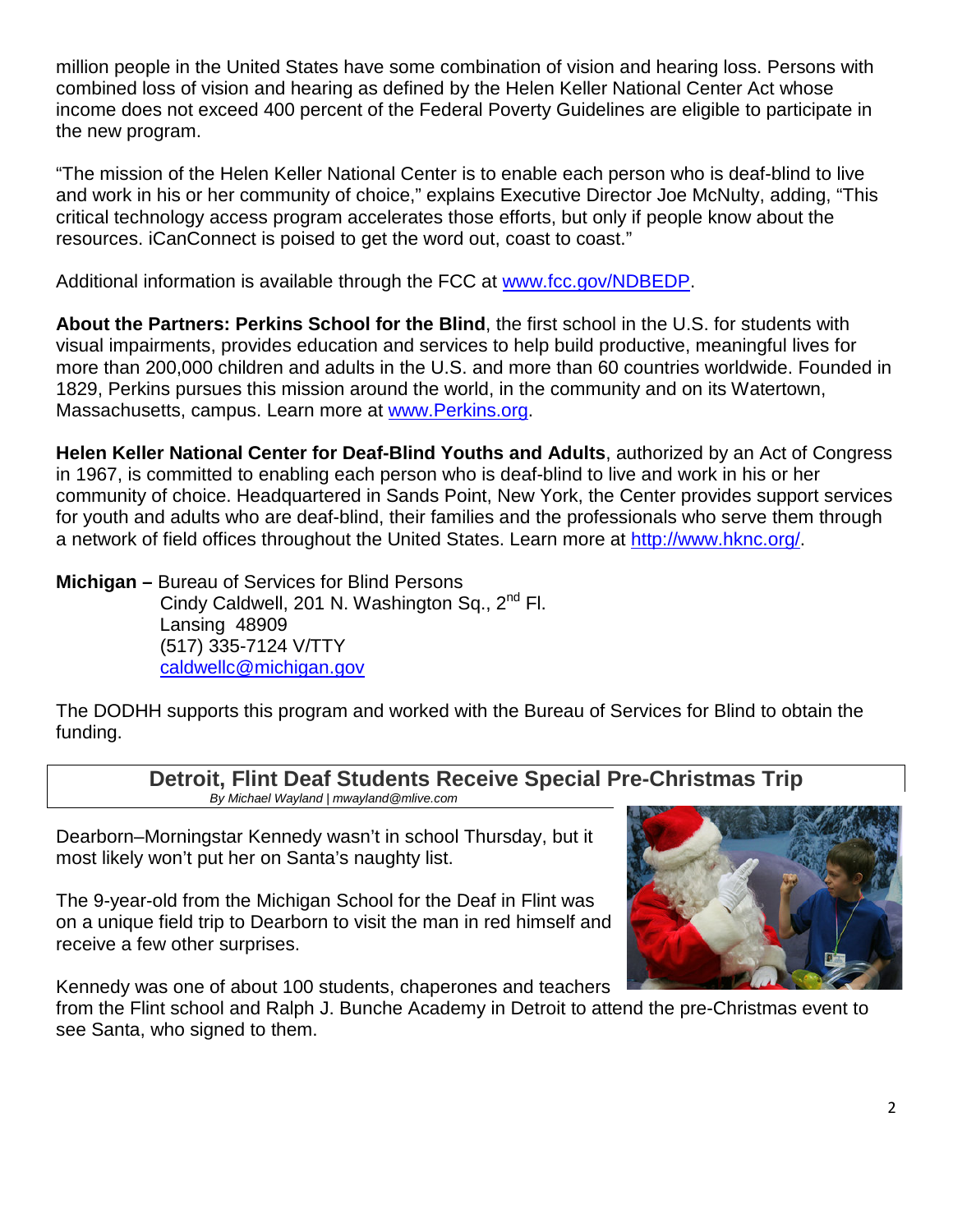"Sometimes he signs, but that is cool he did this time," Kennedy said through an interpreter at Fairlane Town Center. "I like it."

The event was co-sponsored by Twentieth Century Fox Home Entertainment and Bloomfield Hillsbased Taubman Centers, which owns Fairlane Town Center, 18900 Michigan Ave. in Dearborn, to promote a new movie technology.

Before the children saw Santa they also viewed the new movie "Ice Age: Continental Drift" tha[t](http://www.mlive.com/news/detroit/index.ssf/2012/12/flint_detroit_deaf_children_to.html) [featured a new signing picture-in-picture feature](http://www.mlive.com/news/detroit/index.ssf/2012/12/flint_detroit_deaf_children_to.html) by deaf actors Sean Berdy, star of ABC Family's "Switched at Birth," and stage and film actress Amber Zion.

The students also received a special performance from Detroit deaf hip-hop artist Sean Forbes.

"I loved what I did today because growing up I was very fortunate to be in a family that always shared music with me," Forbes said. "It was really nice to be here today to share that with these other kids." Forbes sang "Santa Claus is Coming to Town," "Jingle All the Way" and "All I Want for Christmas is My Two Front Teeth" as the children clapped and signed along.

Nikki Beaver, who teaches fourth and fifth graders at [MSD,](http://www.deaftartars.com/) said all the events were great for the students – particularly the new movie technology and signing Santa.

"Having a signing Santa does mean a lot to them," she said. "It's a hearing world and having a Santa that can communicate with them is just awesome."

Students at the Detroit school also enjoyed themselves, according to Julie Julien, who has taught deaf children for 13 years.

"They sponsored us to come here, so that's awesome," she said. "Especially since they closed our school ... it's a neat experience."

The Detroit Day School for the Deaf was [closed earlier this year](http://www.freep.com/article/20120824/NEWS01/308240092/Meeting-on-Detroit-school-for-deaf-held-despite-emergency-manager-s-decision) by Detroit Public School Emergency Financial Manager Roy Roberts. Many of the children and faculty, including Julien, are now at the Ralph J. Bunche Academy.

The private event for the students Thursday morning was part of "Signing Santa Day" at Fairlane Town Center and other Metro Detroit shopping centers. The private visit was followed by an open-tothe-public event that will continue until 8 p.m.

Catherine O'Malley, Fairlane Town Center general manager, said the mall was proud to have hosted the children, as well as Santa.

"I think it's just wonderful to see the children and see their responses," she said. "It's a wonderful experience and we hope they keep it as a fond memory."

Other public ["Signing Santa Day" events](http://www.mlive.com/news/detroit/index.ssf/2012/12/flint_detroit_deaf_children_to.html) in Michigan are being held until 9 p.m. at Great Lakes Crossing Outlets, 4000 Baldwin Road in Auburn Hills, and Twelve Oaks, 27500 Novi Road in Novi.

# **United Artists Commerce Stadium Debuts Captioning Glasses**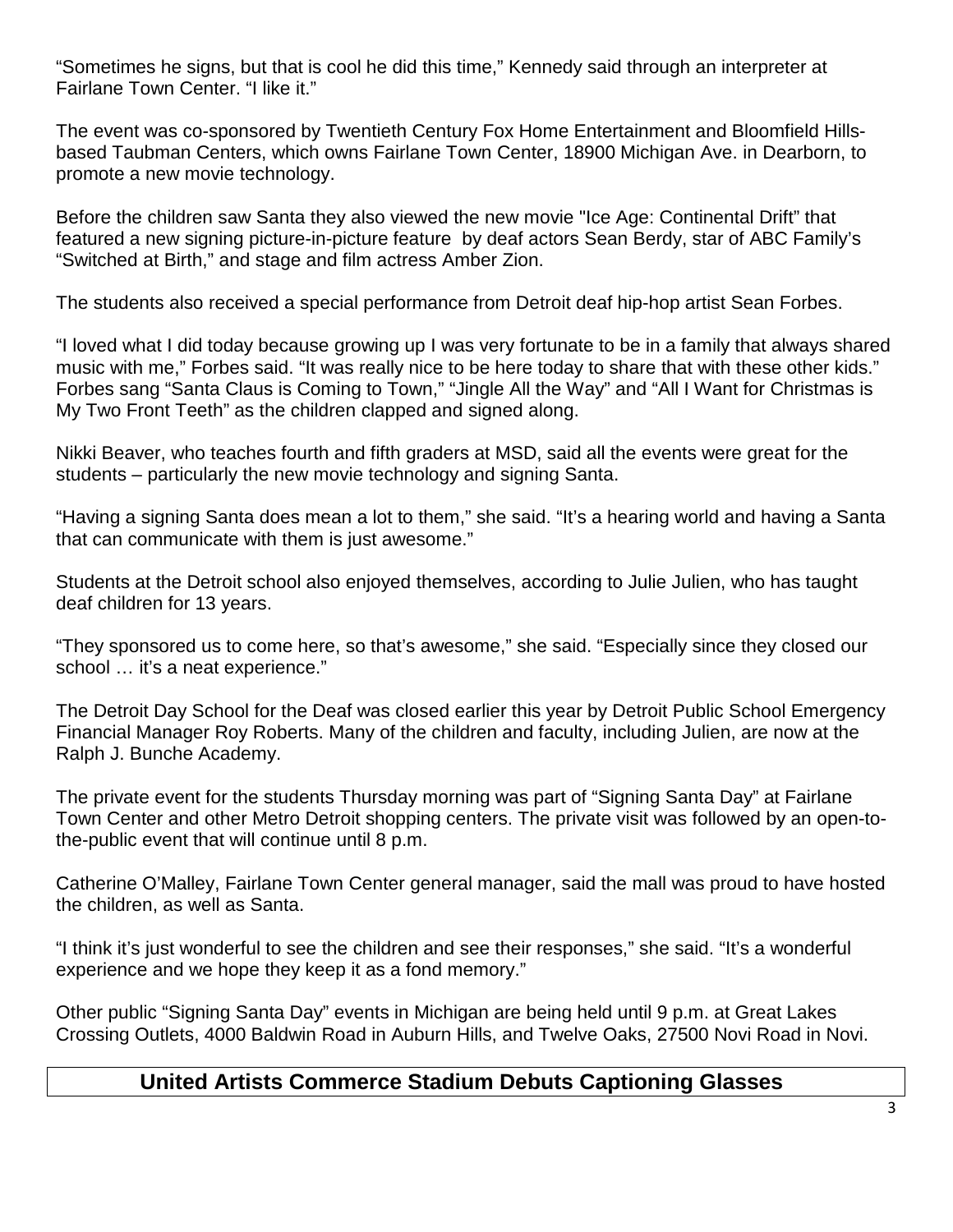

Awesome! Cool! Fantastic! Accessible! are just a few of the words that can be used to describle Sony's Captioning glasses. United Artists Commerce Stadium, located in Commerce Township, recently acquired the new glasses.

No more months of waiting for a popular movie to come out with captions on DVD, no longer are deaf and hard of hearing people limited to seeing a specific movie being shown with open captions.

The glasses are a huge advancement in entertainment access for people that are deaf and hard of hearing. Options for seeing a captioned movie were limited to the middle of the week or at specific times with captioning. By donning these glasses, deaf and hard of hearing moviegoers have access to every digitally-encripted movie being shown at the theater. Imagine being able to see any film you want, any time it's being shown.

The theater has 10 viewing units. The units not only provide captioning but also have audio discriptions for the blind. The glasses are capable of 3D viewing when a movie has 3D formatting.

Located at 3555 Haggerty Road in Commerce Township, the theater has a history of providing open captioning accessibility to deaf and hard of hearing moviegoers in the area.

The technology is like rear window captioning but the captions appear on the glasses lenses. The captions also move when the viewer moves, so captions may be viewed on the bottom or top of the screen. I also found it interesting when heading to the concession stand I could still see the captions if I didn't wander too far, a definite plus for not missing the conversation or sound while getting popcorn!

# **Risky Business**



The Division recently learned of a situation in court where a hard of hearing noncertified person was asked to interpret for a deaf person. Court interpreting is considered a high-risk sitation. So, the possibility exists that harm could occur. The deaf person could lose their freedom or other rights.

The DODHH does not advise using non-qualified interpreters, nor in waiving your right to a qualified interpreter. If an interpreter is not available, tell the court you need an interpreter. The court can arrange for another date and it is your right to have an interpreter.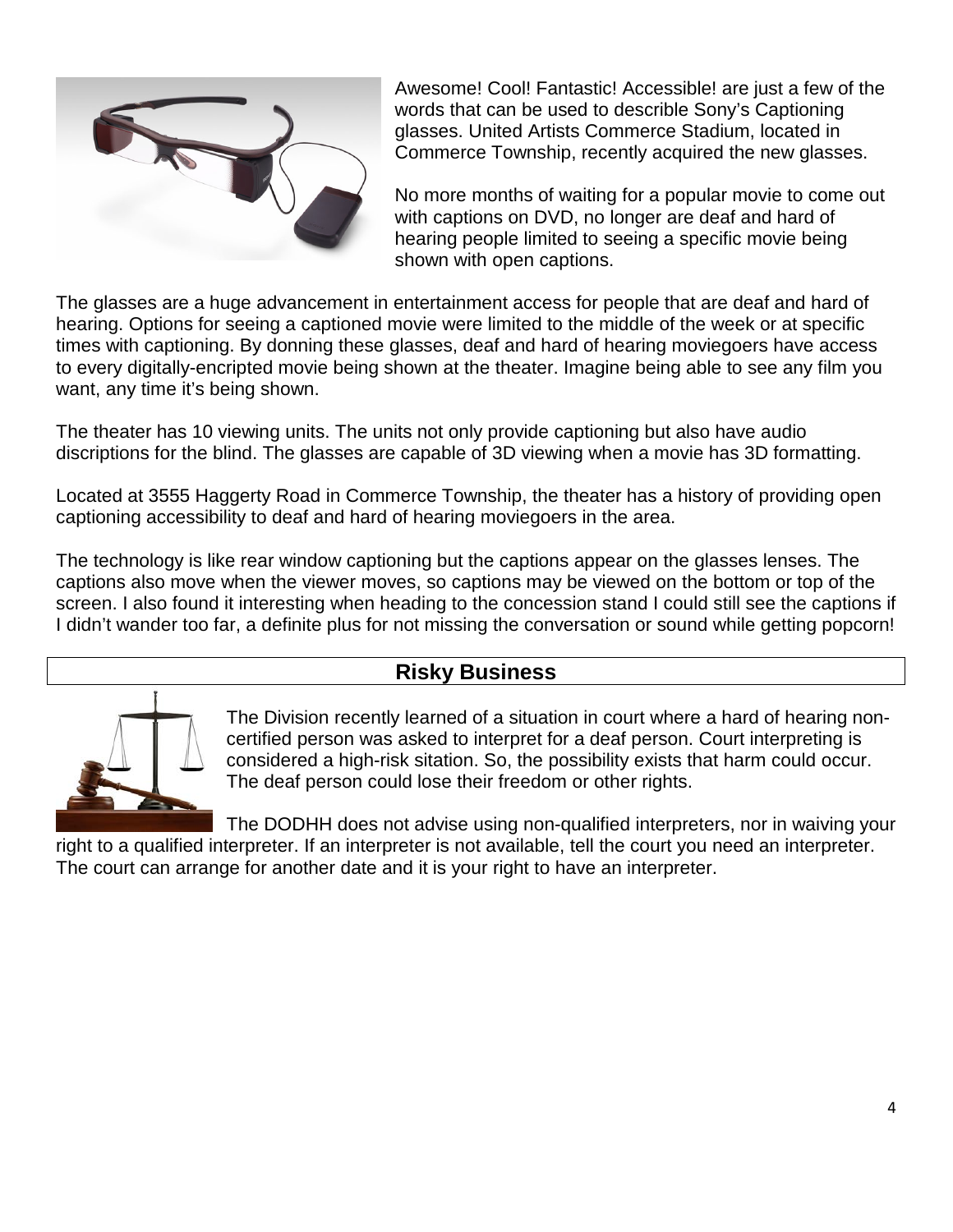# **Trix Bruce is coming to Lansing**



# **Saturday, February 9, 2013, 8:30 am to 4:30 pm** ENGLISH EQUIVALENTS: Whoa! Train Zoom Gone. Did you see what she signed? What did she mean by that and how can I say it in English?

English Equivalents clarifies how idiomatic language may be effectively translated, and offers technical vocabulary associated with particular signs.

English Equivalents in ASL will help you confidently continue the flow of information exchange from ASL to English and from English to ASL.

Trix Bruce is an approved RID CMP Sponsor for Continuing Education Activities. This professional studies program offers 0.7 CEUs for Classifiers at the Little/No to Some Content Knowledge Level. (Demo: [English](http://youtu.be/sO3jqIwdeLs)  [Equivalent: "Old Hat"](http://youtu.be/sO3jqIwdeLs) ) (0.7 RID CEUs available)

This will take place at the Courtyard by Marriott in Lansing, located at 2710 Lake Lansing Road, Lansing 48912.

Handouts will be provided. The workshop will be presented in ASL. There will be a door prize! Lunch is on your own. There are only 25 seats left, so don't delay!

Registration Fee: \$75 per participant, postmarked by January 7, 2013*;* \$85

per participant at the door

\*\*\* School vendor/W9 Form processing: Please use the "at the door" price for your paperwork.

EARLY BIRDS: The **first five** participants for all workshops who register with payment before **December 15, 2012** will receive a free DVD.

Pay Pal and checks are accepted; please make checks payable to Trix Bruce and mail to:

Trix Bruce, 1429 D Ave PMB 362, Snohomish, WA 98290

For details on refunds, cancellations, and special accommodation policies, please send an email to [info@trixbruce.com.](mailto:info@trixbruce.com)



RSVP to confirm your place before February 7: [Info@trixbruce.com.](mailto:Info@trixbruce.com)

**DODHH NOTE:** Trix Bruce did not request BEI units for this event. BEI certificate holders that participate may present the certificate of attendance showing RID CEUs to DODHH.